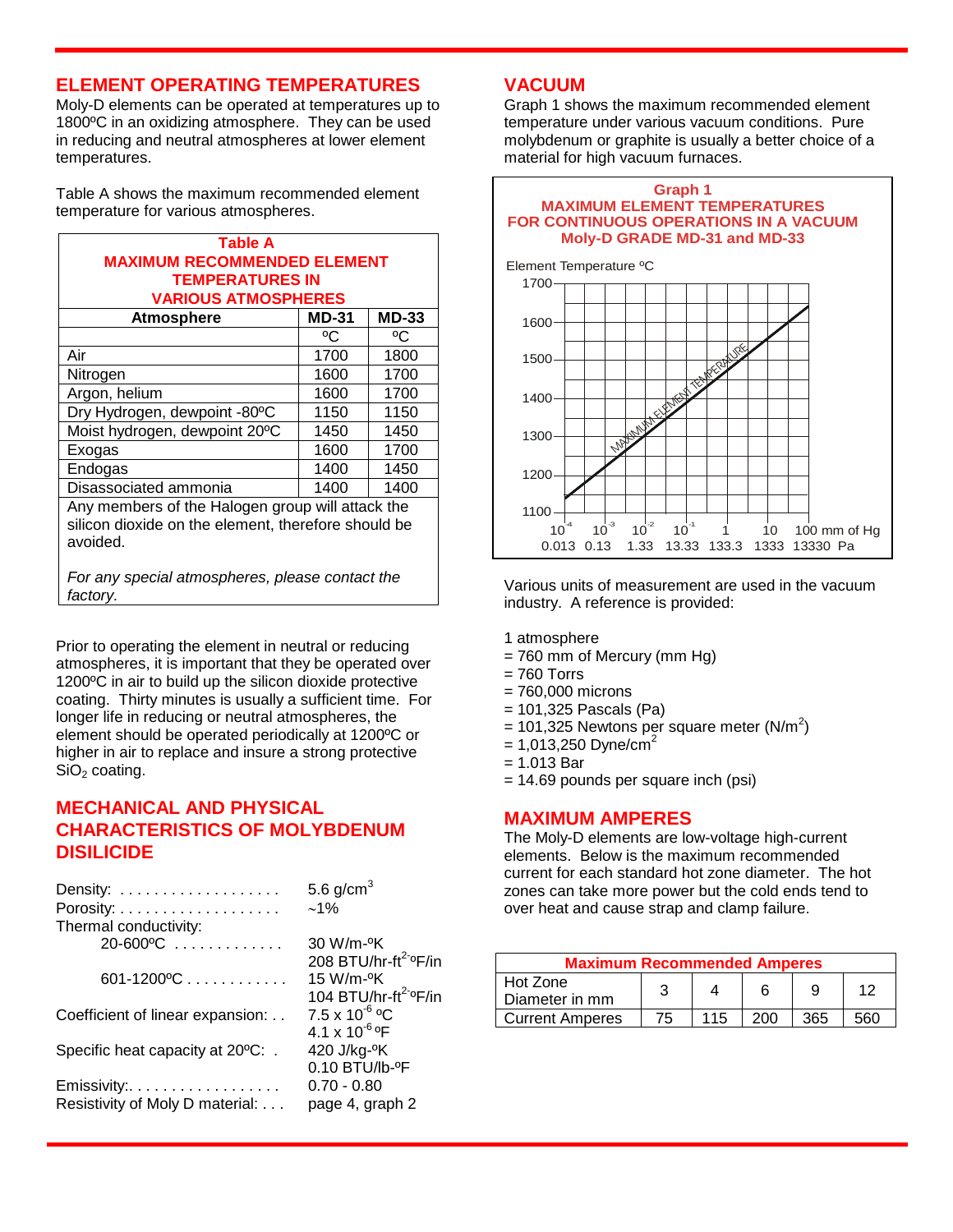### **RESISTANCE CHARACTERISTICS**

The Moly-D heating element is a resistant type heater that converts electrical energy to heat energy according to Joules Law W= $I^2R$ . W = Power in watts,  $I =$  Current in amperes,  $R =$  Resistance in ohms. Molybdenum disilicide increases in resistance by a factor of approximately 10 between 20ºC and 1800ºC. See graph 2. Therefore the hot zone temperature must be known before the resistance of the hot zone can be determined.



The scientific community and resistance wire manufacturers have standardized on the unit ohmcentimeter for resistivity. The ohm-centimeter is the resistance of the material with a cross sectional area of one square centimeter (1 cm<sup>2</sup>), one centimeter (1 cm) in length.

To obtain the resistance of a 3mm diameter hot zone one mm in length at 1675ºC, use the equation

2 4  $r = \frac{\rho \times l \times 4}{\pi \times d^2}$  from graph 2 select element temperature

of 1675º and follow this line until it intersects the heavy black line. Then follow the horizontal line to the left and record resistivity  $\rho = 3.48x10^{-4} \Omega$  *cm* 

- *l = hot zone length in cm (0.1 cm)*
- *d = diameter of element in cm (0.3cm )*

*4 = to convert diameter to radius*

$$
r = \frac{3.48 \times 10^{-4} \times 0.1 cm \times 4}{\pi \times 0.3^{2} cm}
$$
  
= 
$$
\frac{.000348 \times .4}{0.2826}
$$
  
= 0.000493 Ω  
= 4.93x10<sup>-4</sup> Ω

The (*r*) is the resistance of 3mm diameter hot zone 1mm long at 1675ºC.

The same method can be used to compute the resistance of any rod diameter of any length at any temperature. A simpler method is shown below.

The Moly-D element is a high temperature element that performs well and gives long service life at its rated temperature of 1700ºC or 1800ºC. Therefore, we recommend designing to element temperatures of 1675ºC for the grade MD-31 and 1775ºC for the grade MD-33 in air.

The resistance values for 1mm of length for standard element diameters at 1675ºC and 1775ºC are shown on Table B.

| <b>Table B</b> |                             |         |  |  |
|----------------|-----------------------------|---------|--|--|
| Hot            | r Resistance in ohms per mm |         |  |  |
|                | of length @ 1675°C and      |         |  |  |
|                | 1775°C                      |         |  |  |
| Section        | <b>MD-31</b>                | MD-33   |  |  |
| Diameter       | 1675°C                      | 1775°C  |  |  |
| 3              | .000493                     | .000523 |  |  |
| 4              | .000277                     | .000294 |  |  |
| 6              | .000123                     | .000131 |  |  |
| 9              | .000054                     | .000058 |  |  |
| 12             | .000030                     | .000032 |  |  |
| 18             | .000013                     | .000014 |  |  |

The resistance temperature characteristic of the Moly-D element material is almost linear from 1800ºC down to 1400ºC. To estimate the resistance at lower hot zone temperatures, multiply the higher temperature resistance by 0.94 for each 100ºC decrease in hot zone temperature.

The estimated resistance of a MD-31, 6mm diameter hot zone, 1mm long, at 1575 $^{\circ}$ C is: (r<sub>1675</sub> from table B).

> *r 1575 = (r 1675)(.94) r 1575 = 0.000123(.94) r 1575 = 0.000116* Ω /*mm*

## **OBTAINING THE LENGTH OF THE HOT ZONE (Le)**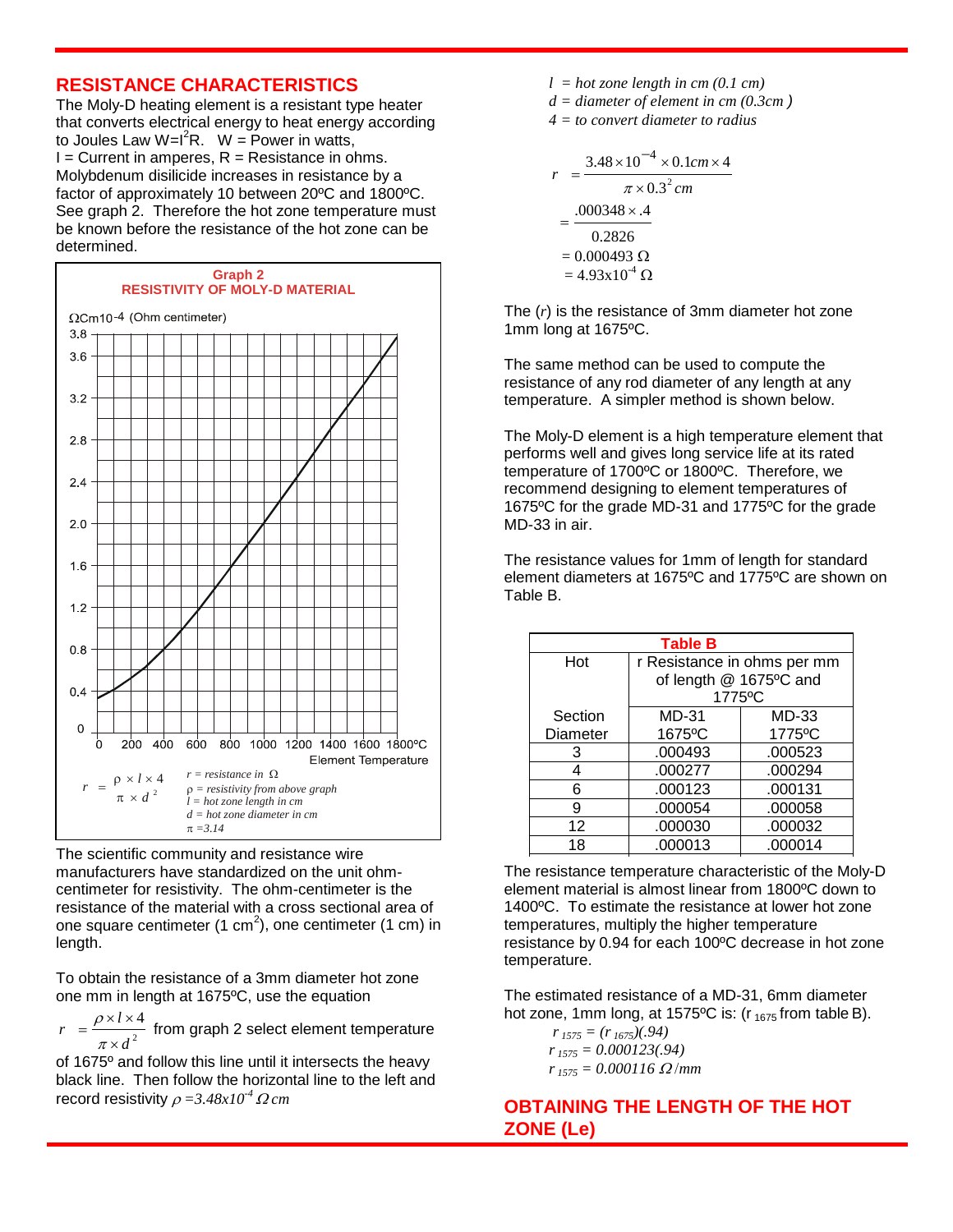The molybdenum disilicide softens at temperatures over 1200ºC therefore will elongate or stretch when suspended vertically. The heating element can be destroyed if it comes in contact with the floor of the furnace while hot and under power. To allow for the increase in length and keep it a safe distance above the floor, the hot zone (Le) must be shorter than the heated chamber height.

To obtain the length of the hot zone, two steps are required.

- 1. At the location in the furnace where the elements are suspended, determine the height (H) in millimeters.
- 2. The taper portion of the cold end (Lu) extends into the hot chamber. This cold end taper length varies with the diameter of the element. See Table D to obtain the taper length (g) inside the hot chamber.

To obtain the hot zone length (Le) use one of the following formulas:

for H less than 200mm  $L_e = H - 10 - g$ 

for H over 200mm  $L_e = 0.95H - g$ 

- $H =$  height of furnace in mm.
- $g =$  taper length in mm from Table D.
- *10* = minimum recommended vertical distance beneath the element in mm.
- *0.95* = shortening of the Le to allow for the element to stretch and be a safe distance above the floor.



The following are maximum length limitations on the hot sections:  $3/6$  and  $4/9$  maximum Le =  $400$ mm  $6/12$ ,  $9/18$  and  $12/24$  maximum Le = 1400mm

The 6/12, 9/18 and 12/24 maximum lengths are reduced based on element temperatures over 1600ºC, see graph 3.

## **METHOD TO COMPUTE THE POWER ON A U-SHAPED MOLY-D ELEMENT**

To compute the power in watts on the Moly-D element the length of the hot zone, the surface area of the hot zone, and the watt loading in watts per  $cm<sup>2</sup>$  must be determined.

The heating length of a "U" shaped element consists of 2 legs and a 180º bend. The heating length for the 180º bends for various (a) dimensions is shown in Table C, column 3.

#### Step 1

To obtain the total length of the hot zone in mm, use the equation: Total Hot Zone  $(L_H) = 2(L_e)$  plus (z) the amount from Table C, column 3.

$$
L_H = 2(L_e) + z
$$

| <b>Table C</b> |                |           |                    |  |  |
|----------------|----------------|-----------|--------------------|--|--|
| 1              | $\overline{2}$ | 3         | 4                  |  |  |
| Hot Zone       | On-            | Length to | Surface Area       |  |  |
| Diameter       | Center         | be added  | $\rm (mm^2)$ for 1 |  |  |
| mm             | mm             | to Le mm  | mm of length       |  |  |
|                | a              | Z         | $\mathcal C$       |  |  |
| 3              | 20             | 28        | 9.42               |  |  |
| 3              | 25             | 31        | 9.42               |  |  |
| 4              | 20             | 27        | 12.56              |  |  |
| 4              | 25             | 30        | 12.56              |  |  |
| 6              | 40             | 37        | 18.84              |  |  |
| 6              | 50             | 42        | 18.84              |  |  |
| 6              | 60             | 48        | 18.84              |  |  |
| 9              | 50             | 40        | 28.26              |  |  |
| 9              | 60             | 45        | 28.26              |  |  |
| 12             | 60             | 42        | 37.68              |  |  |
| 12             | 80             | 54        | 37.68              |  |  |
| 18             |                |           | 56.52              |  |  |
| 24             |                |           | 75.36              |  |  |

#### Step 2

To obtain the surface area (SA) of this hot zone in square cm, select from Table C, column 4, the surface area (*c*) of 1 mm length for the element diameter 3, 4, 6, 9, 12, or 24 mm. Multiply this by the total from step 1  $(L<sub>H</sub>)$ . This number will be the total surface area of the hot zone in square mm. To convert the units from square mm to square centimeters (cm), divide by 100.

$$
SA = \frac{\left(L_H \right)(c)}{100}
$$



Tél. 33 (0) 1 47 21 13 17 Fax. 33 (0) 1 47 24 54 92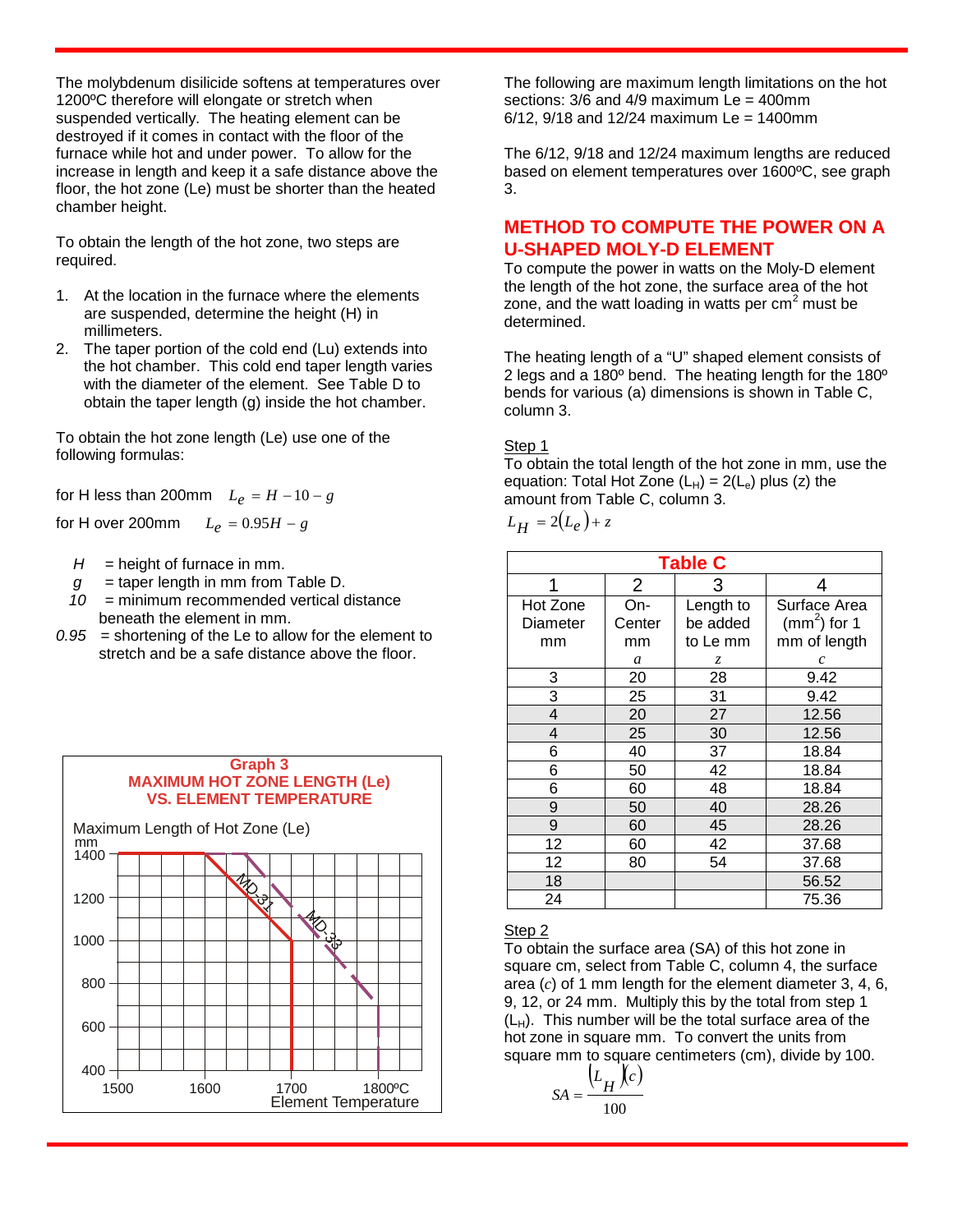### **OBTAINING THE WATT LOADING**

The element surface temperature depends on the furnace temperature and the watt loading. When determining watt loading, the maximum furnace temperature and the atmosphere are used.

#### Step 3

To obtain the maximum recommended watt loading (WL) in air from Graph 4, select on the vertical line the maximum furnace temperature required. Follow this vertical line until it intersects the maximum element temperature line for either the MD-31 or MD-33 element. Select the watt loading line at this intersection. To be on the safe side, reduce the selected value by 3 watts/cm<sup>2</sup>.

#### Step 4

To obtain the maximum recommended watt loading (WL) for various atmospheres or in a vacuum, the maximum element temperature is required.

The maximum element temperature for various atmospheres is shown on page 3, Table A, in a vacuum page 3, Graph 1.

From Graph 4 select the furnace temperature line and follow the line vertically until it intersects the horizontal element temperature line. Select the watt loading line (WL) at this intersection. To be on the safe side, reduce this value by 3 watts/cm<sup>2</sup>.

#### Step 5

To obtain the element power in watts (P), take the watts per square centimeter (WL) from step 4 and multiply it by the surface area of the element computed in step 2 (SA).

$$
P = WL \times SA
$$

The number calculated is the maximum recommended power in watts for this hot section at the maximum furnace temperature selected.

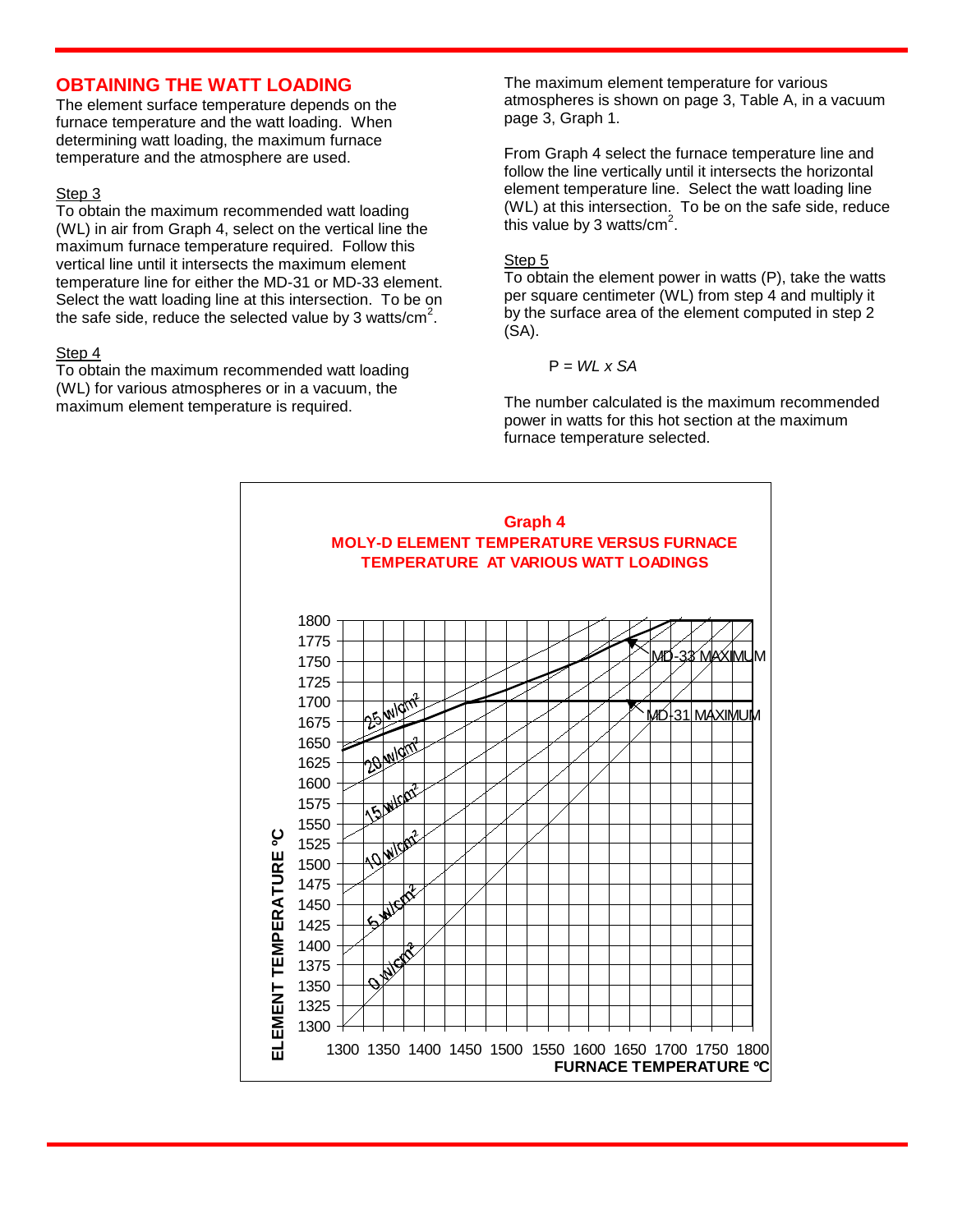### **METHOD TO COMPUTE THE RESISTANCE OF THE HOT ZONE Le**

#### Step 6

The molybdenum disilicide heating element material increases in resistance by a factor of approximately 10 between 20ºC and 1800ºC. To obtain the resistance, an industry established method has been developed to compute the resistance.

The equation to compute the resistance  $(r_{me})$  for a 1000mm long rod in diameters of 3, 4, 6, 9, 12, 18, and 24 mm at temperatures from 700ºC to 1800ºC is shown below:

$$
r_{me} = \frac{0.0028 \times T_e - 0.255}{d^2}
$$

*rme* = resistance of 1000mm of hot zone in ohms *0.0028* = the resistivity factor  $T_e$  = Hot zone surface temperature in <sup>o</sup>C *0.255* = correction factor  $d =$  the diameter of the hot zone

#### Step 7

To obtain the resistance  $(r_e)$  of the hot zone (Le), use the following equation:

$$
r_e = \frac{r_{me} \times L_H}{1000}
$$

*rme* = resistance of the 1000mm of hot zone from step 6  $L_H$  = Total hot zone length in mm from Step 1

To obtain the total resistance of the element, the cold end resistance must be known too.

## **METHOD TO COMPUTE THE LENGTH AND RESISTANCE OF THE COLD END (Lu)**

No one has yet designed a method of mechanically connecting metallic electrical conductors to a molybdenum disilicide hot section at operating temperature.

Therefore, a cold end of larger diameter molybdenum disilicide is upset butt welded to the smaller diameter hot section. This larger diameter with a lower resistance will operate at a lower temperature making it possible to make the electric connection with an aluminum-braided strap.

The cold end diameter has twice the hot section diameter with the exception of the 4/9mm element.

#### Step 8

The length of the cold end (Lu) has three factors.

- A. A portion of the cold end must protrude outside the furnace wall. The electrical connections must be made outside of the insulation to keep them cool. Below in Table D are the minimum protrusion values Lc. Don't reduce these values for doing so could cause the straps to over heat and fail. Select longer rather than shorter lengths.
- B. The next portion of the cold end is the length that is in the insulating wall Li. To obtain this dimension, measure the distance from the outside surface of the furnace to the inside surface of the insulation in mm.
- C. The third portion of the cold end is the tapered (g), that is the reduced diameter portion. This tapered part must extend into the furnace chamber. It must not be in the wall or it will overheat and fail. These values are listed in Table D.

| <b>Table D</b>                                 |     |     |                                                     |      |                                  |  |
|------------------------------------------------|-----|-----|-----------------------------------------------------|------|----------------------------------|--|
| <b>Element Size</b>                            | 3/6 | 4/9 | 6/12                                                | 9/18 | 12/24                            |  |
| Protrusion<br>outside the<br>furnace<br>Lc     |     |     |                                                     |      | 75 mm 75 mm 100 mm 125 mm 150 mm |  |
| Taper Length<br>Inside<br>Chamber <sub>g</sub> |     |     | $15 \text{ mm}$ 15 mm $25 \text{ mm}$ 30 mm $\vert$ |      | 40 mm                            |  |

To obtain the cold end length (Lu) select the element diameter and add the two vertical numbers from Table D plus the wall thickness measured Li.

$$
Lu = Lc + Li + g
$$

The resistance of the molybdenum disilicide material will increase in resistance approximately 10 times from 20ºC to 1800ºC element temperature. Therefore the resistance along the length of the cold end will have a wide resistance range for one end is at the furnace temperature and the other end is in the terminal compartment with a much lower temperature.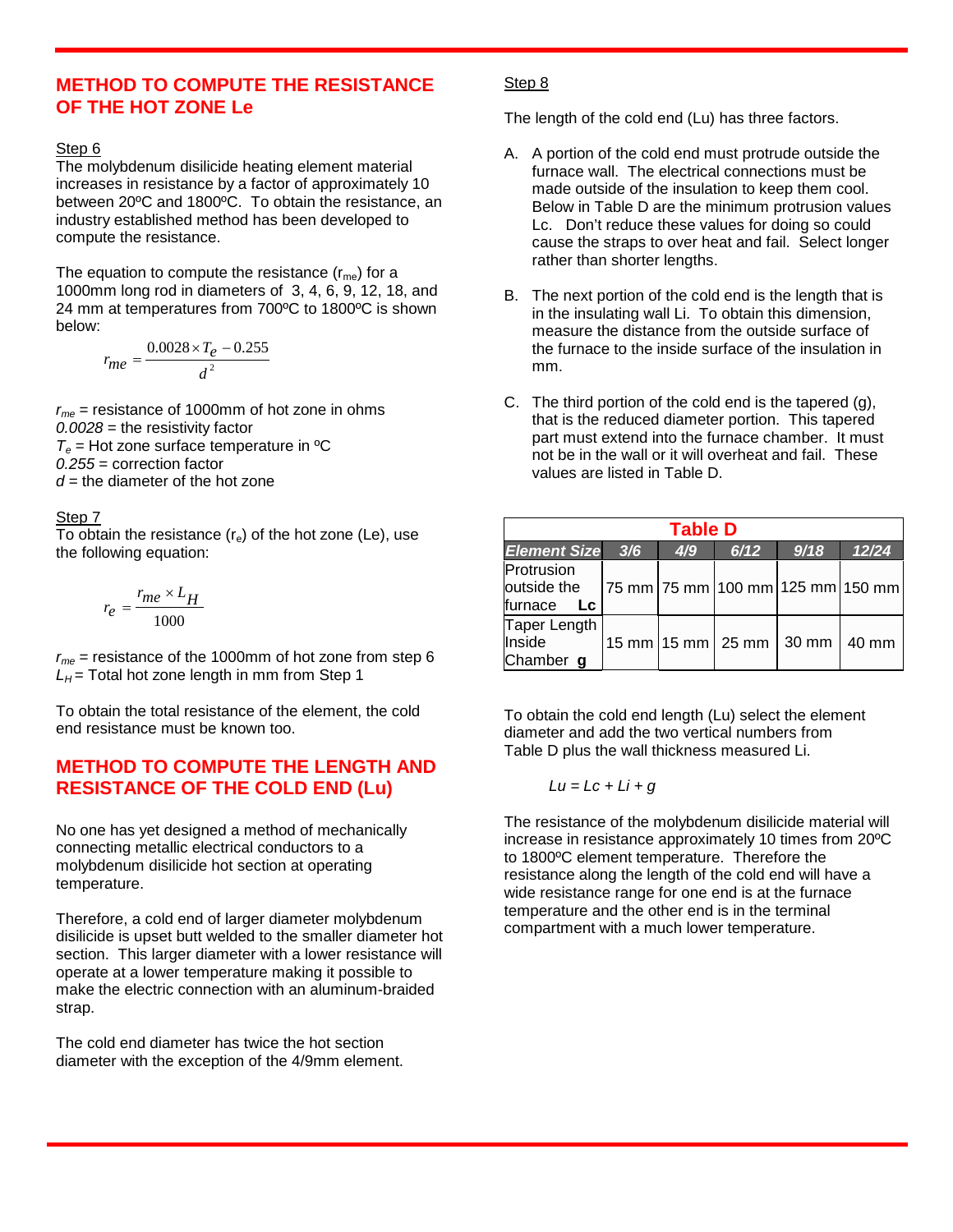#### Step 9

To obtain the resistance of the cold end, an industry established method has been devised that considers the measurements from many tests, the resistivity of the molybdenum disilicide, the furnace temperature, the diameter of the cold end (Lu) and the length of 1000mm of rod.

The simplified calculation is the resistance of 1000mm of cold end.

$$
r_{mu} = \frac{0.00196 \times T_f - 0.255}{D^2 L u}
$$

*rmu* = resistance of 1000mm of cold end *0.00196* = the resistivity factor  $T_f$  = the temperature of furnace in degrees centigrade *0.255* = correction factor

 $D_{\mu}$  = the diameter of the cold end (Lu) mm.

#### Step 10

To obtain the resistance of the two cold ends (Lu), the equation is:

$$
r_{\mathcal{U}} = \frac{r_{\mathcal{U}} \times 2L_{\mathcal{U}}}{1000}
$$

 $r_u$  = resistance of 2 lengths of Lu

 $2L<sub>u</sub>$  = the total length of cold ends for this element, step 8

 $r_{mu}$  = resistance of the 1000mm of cold ends, step 8

#### Step 11

To obtain the total resistance of the element at operating temperature the equation is:

 $R_t = r_u + r_e$ 

 $R_t$  = element resistance  $r_e$  = hot zone resistance, Le, step 7  $r_u$  = cold ends resistance Lu, step 10

## **FACTORS TO CONSIDER WHEN POSITIONING THE ELEMENTS IN THE FURNACE**

## **DISTANCE TO THE WALL (PARALLEL)**

#### Step 12

Moly-D elements are normally supported from the roof or, when bent, the terminal ends are supported by the wall. In most installations the element hot zones are placed parallel to the furnace walls. The element's hot zone surfaces should not contact or be placed close to any surface. The hot zones soften at temperatures over 1100ºC and the hot zones can bend toward or away from the wall. The amount of bend is dependent on the hot zone length.

Bending can also be caused by the electrical connections. Short stiff straps that exert pressure on the cold ends can cause the hot zones to bend erratically when they get hot.

When the U shape is placed parallel to the wall and the hot zone (Le) is less than 300mm in length, the minimum distance (e), see drawing 1, between the centerline of the hot zones and the wall is 15mm. Elements with a hot zone length (Le) between 300 and 1000, the minimum distance to the wall (e) is obtained by using the equation:  $e = (Le)(.05)$ . If the Le is 1000mm or longer, the minimum distance to the wall is 50mm. The units of the (e) and Le are in mm.

Example: If the Le is 1000, the minimum distance to the wall is *e* = (1000)(.05), *e* = 50mm.

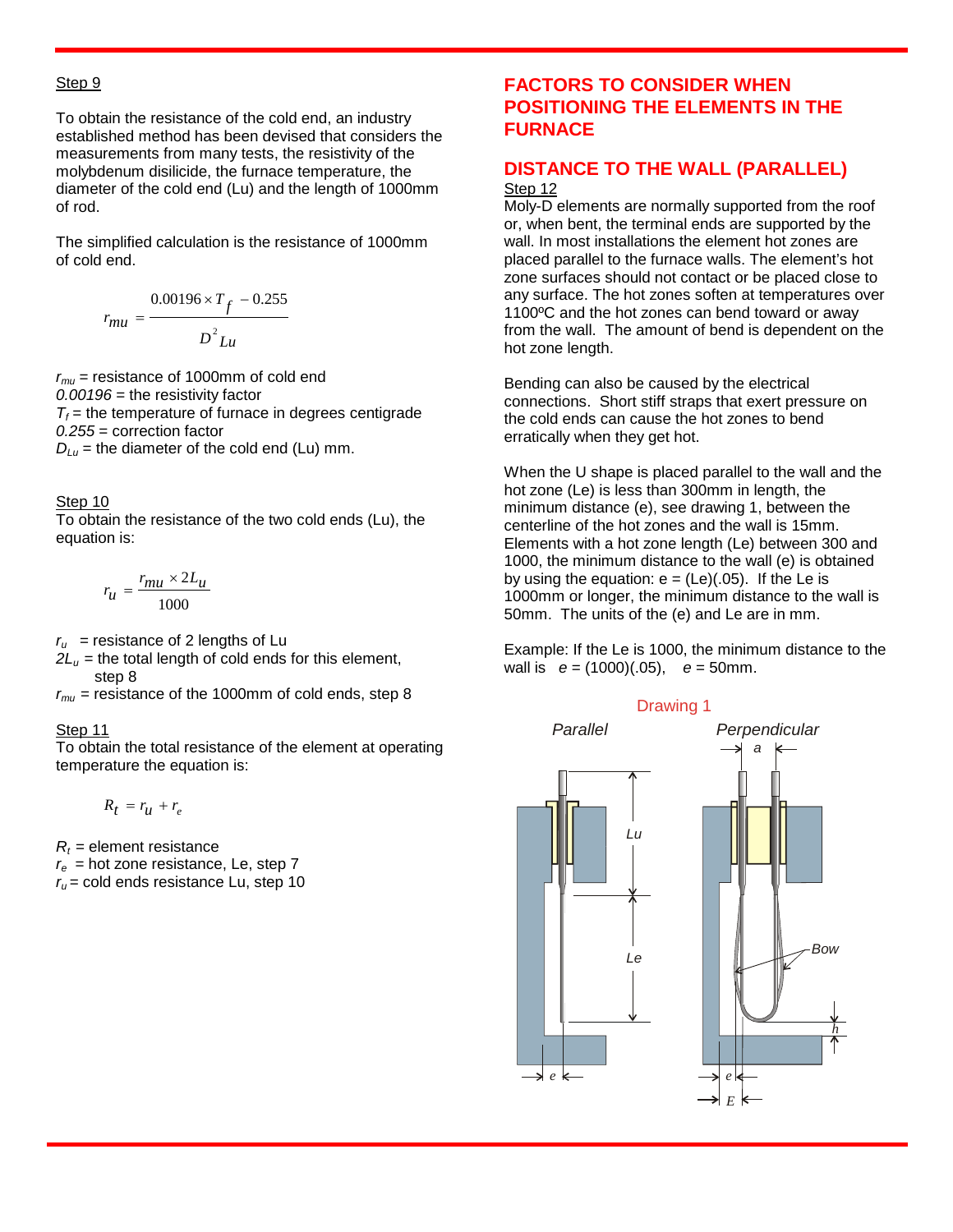## **DISTANCE TO THE WALL (PERPENDICULAR)**

#### Step 13

At element temperatures over 1100ºC, the electro magnetic forces cause the two parallel legs to bow apart. The amount of bowing is dependent on the hot zone length and watt loading.

The element bowing characteristic must be considered with the first and last element in the parallel row, for they are perpendicular to the corner wall of the furnace.

The minimum distance to the wall (E) in the direction that the element will bow is greater than the parallel distance to the wall (e), see drawing 1.

The maximum bowing would occur with the longest hot zone (1400mm) and the highest watt loading (30 watts per square centimeter).

Knowing the hot zone length (Le) and watt loading, the bow value (f) factor can be obtained from Graph 5.

The (f) factor multiplied by the distance between the legs (a) will provide the total amount of bowing in both directions. To obtain the value of the bow in one direction, toward the wall, the (*f)(a)* factor must be divided by two. Then one half the (a) distance must be subtracted too for the (E) dimension, Drawing 1, is measured from the leg not from the center of the "U".

Use the following equation to compute the minimum distance to the wall in the direction of the bow (E), see drawing 1.

$$
E = e + \frac{(f)(a)}{2} - \frac{a}{2}
$$

The (e) is the minimum distance to the wall after the element has bowed and is the same value for an element placed parallel to the wall (Step 12).

Example: Le = 1000,  $a = 60$ , watt loading is 30 watts/cm<sup>2</sup>, e = 50mm (step 12),  $f = 2.3$  obtained from Graph 5.

Example: 
$$
E = 50 + \frac{2.3 \times 60}{2} - \frac{60}{2}
$$
  
 $E = 89$ mm



*Value, f, one of the factors used to determine the distance to wall in the direction of the bow caused by the electro magnetic forces.*

## **RECOMMENDED DISTANCE TO THE FLOOR**

#### Step 14

The element can be destroyed if it contacts the floor or any debris. Also the Moly-D elements increase in length with use.

The minimum recommended distance (hs) shown in drawing 1 between the bottom of the "U" and the floor is 10mm for elements with an Le of 200mm or shorter. For hot zones (Le) longer than 200, the minimum distance is 5% of the Le.

Example: An element with an Le of 1000mm, the recommended minimum vertical distance to the floor is  $h = 1000 \times 0.05$ ,  $h = 50$  mm

## **RECOMMENDED ELEMENT TERMINAL HOLE DIAMETER**

| <b>Table E</b>                       |     |     |                          |      |       |  |
|--------------------------------------|-----|-----|--------------------------|------|-------|--|
| <b>Element Size</b>                  | 3/6 | 4/9 | 6/12                     | 9/18 | 12/24 |  |
| Element<br>terminal hole<br>diameter |     |     | 9mm   12mm   15mm   23mm |      | 30mm  |  |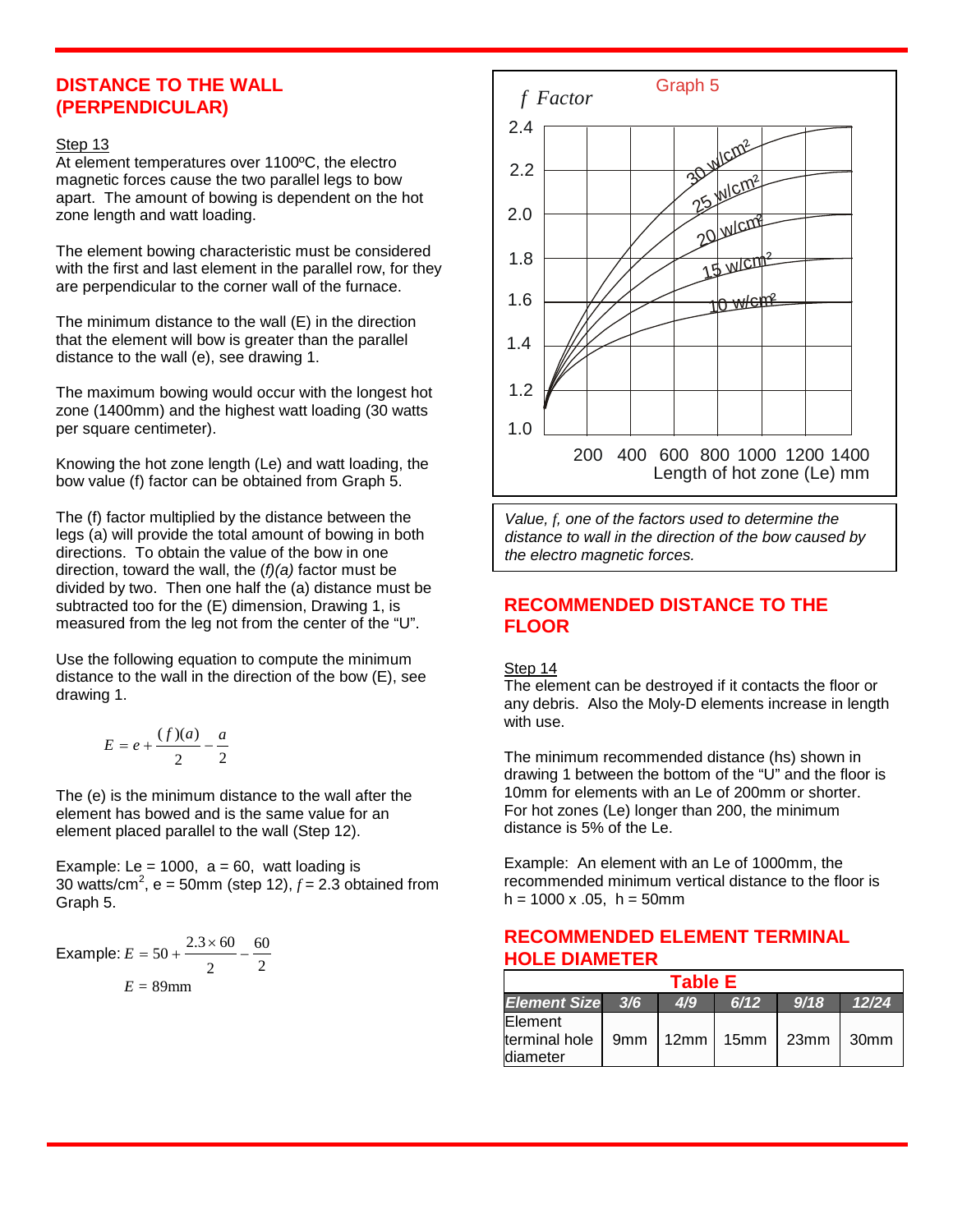## **RECOMMENDED DISTANCE BETWEEN PARALLEL ELEMENTS**

#### Step 15

It is important to maintain a minimum distance between elements for if they make contact they both will fail. Elements parallel to the wall, that is, in line will bow toward each other. The two closest legs should have a minimum distance as shown in drawing 2.

Graph 6 shows the factor (m) to be used to determine the minimum recommended distance (b) between adjacent element legs. To determine the multiplier (m), the length of the hot zone *Le* and the watt loading must be known. Then select the multiplier (m) from graph 6. Then use the equation  $b = (a)(m)$  for the minimum distance between adjacent elements:

Example:  $Le = 1000$ ,  $a = 60$ , watt loading = 30 w/cm<sup>2</sup> From graph 6, the (m) value is 2.2 then

- *b = (a)(m)*
- *b = (60)(2.2)*
- *b = 132mm minimum recommended distance between adjacent legs*



*Value m is one of the multipliers used to determine the minimum distance between adjacent legs due to bowing caused by electro magnetic forces.*

## **METHOD TO COMPUTE THE RECOMMENDED WALL LENGTH FOR A PARALLEL LINE OF U-SHAPED ELEMENTS**

#### Step 16

Let the value (*Lw*) equal the length of the furnace wall. Let (*N*) equal the number of elements, (*a*) distance between the element legs, *(b)* the distance between adjacent legs, and (*E*) the distance between an element leg adjacent to corner wall for the first and last element in line, see drawing 2.

$$
Lw = (N)(a+b) + 2E - b
$$

Example: *N = 4 number of elements*

- *a = 60mm leg spacing*
- *b = 132mm distance between adjacent legs, step 15*
- $E = 89$  *leg distance to wall, step 13*

 *Lw = (4) (60+132) + 2(89) – 132 Lw = 768 + 178 –132 Lw= 814mm (minimum wall length)*

If the length of the wall (Lw) is known and the number of elements that can be placed along the wall (N) is unknown, use the equation:

$$
N = (Lw - 2E + b) \div (a+b)
$$

The number of elements must be a whole number. Always reduce to a whole number, never round up.

If more power is required more elements can be fitted into the limited wall length by placing the elements perpendicular to the wall. In some designs as much as 60% more power is available by switching from a parallel to perpendicular arrangement.

Another choice is to make the furnace higher and then increase the hot zone length. Another choice is to select a larger diameter element.

#### Drawing 2

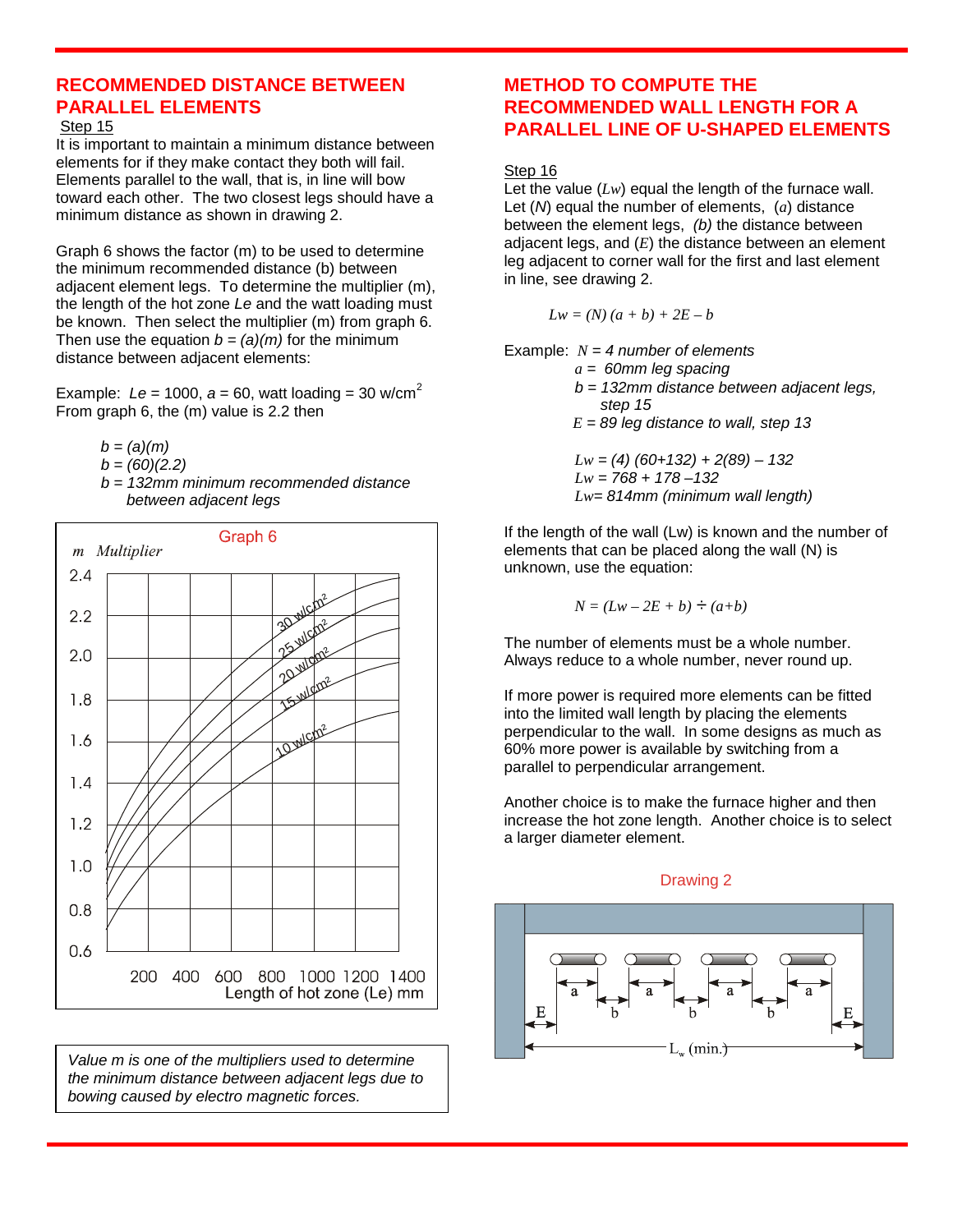## **DIFFERENT SHAPES**

Moly-D elements can be manufactured in various shapes. The most popular is the "U" shape. The molybdenum disilicide material becomes soft and ductile about 1200ºC. Suspending the elements from the cold ends and allowing the hot zone to hang vertically down is the most frequent method of use.

For applications where the vertical height of the hot chamber is small, the use of horizontally mounted elements can be used. In such cases, four-shank or multi-shank elements (as shown in drawing 3) may be used. The surface temperature of the element must not exceed 1600ºC. Available in Grade MD-31 in all diameters, they have two advantages over two-shank elements, fewer elements are required and terminal losses are less for there are fewer cold ends.

The element temperature must be limited to 1600ºC. The element must be supported. If the element is placed on top of the insulation, no support staples are necessary. If the element is placed on the underside of the roof, support staples holding the element to the insulation are required. If the elements are placed on the side walls of the furnace, they must be held in place by staples.

The method to compute the surface area, watt loading, and power on the multi-shank elements is very similar to the method used with the two shank U-shape elements.

The multi-shank element, as the name implies, has 4 or more shanks. There are always an even number of shanks in the multi-shank element and always one less 180º radius. The middle shanks are shorter than the end shanks.

#### **Step 17**

To obtain the total hot zone length of the multi shank element in mm, let NS = number of shanks, Le the length of the outside shanks, and B=length of middle shanks, then use the equation:

 $L_H = 2(Le)+(NS-2)(B) + (NS-1)(z).$ 

The value of (z), the length of the 180º bend, is obtained from Table C, column 3.

With the total hot zone length known, the steps 2 through 11 can be used to determine the surface area, power, and resistance of the element. Be sure to limit the element temperature to 1600ºC in step 3.

**Drawing 3 MULTI-SHANK ELEMENTS**



## **BENDS IN COLD ENDS OR HOT ZONE**

The Moly-D element can also be provided with bends in the cold end (Lu) of 30º, 45º, or 90º and with bends in the hot zone (Le) of 90º. The hot zone (Le) is suspended vertically with the bottom of the "U" down. See drawing 4.

> **Drawing 4 BENT ELEMENTS**

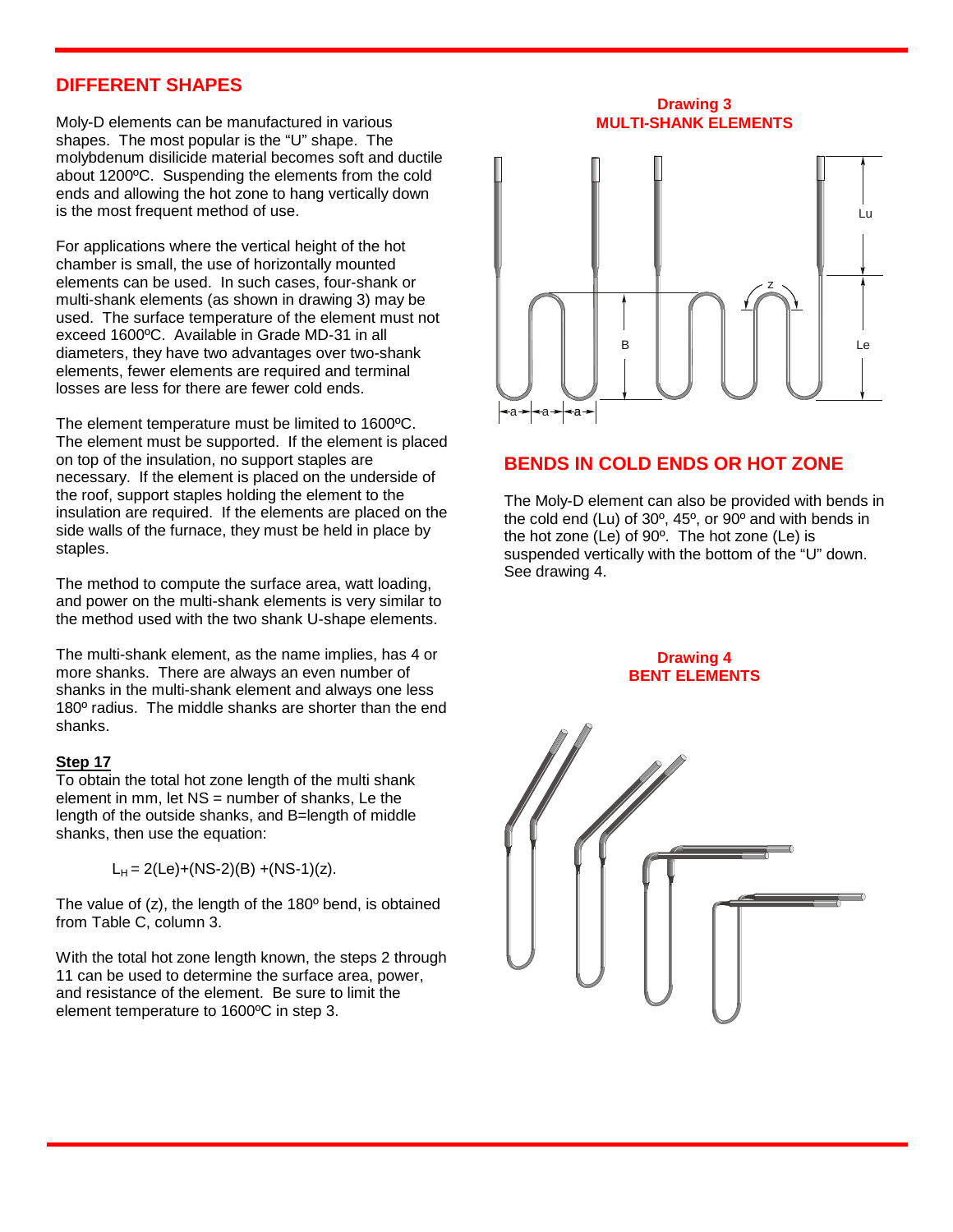## **ELECTRICAL TERMINAL COMPARTMENT RECOMMENDATIONS**

Two paralleled conductors, when carrying current, flowing in the same direction will be attracted to each other. If two adjacent Moly-D elements are connected to the same voltage supply, the current will flow in the same direction and the two adjacent legs will be attracted to each other. When the heating elements reach 1200ºC, they will soften and be drawn together by the electro magnetic force. When the two elements touch they will both fail.

The two legs of the same element will have the current flowing in an opposite direction therefore tend to separate. The calculation for the distance that they will bow is described on page 10.

The electro magnetic forces must be considered in single phase, two phase, and three phase element arrangements.

Moly-D elements are normally placed on two sides of a furnace or around the circumference in a cylindrical furnace. Never connect the elements so that adjacent elements are connected to the same voltage or power lead.

In a two phase (Scott Connection) or three phase, the same rule applies. Two adjacent elements should not be connected to a common voltage supply. The neutral or ground connection or center of the wye or center of the star can be connected to adjacent element terminal legs. The current is flowing in the same direction but offset a 120º phase difference.

The Moly-D flat braided aluminum straps are type E and F for the 3/6 element and type K for the 4/9, 6/12, 9/18 and 12/24 elements. The straps are a combination electrical conductor and element clamp. One end of the strap has a loop, which fits over the circumference of the elements aluminized terminal end.

A nut and bolt is provided and is used to tighten the strap to the element.

Although we offer the element to element strap (type F) for the 3/6 element, we don't recommend their use.

We recommend the Type E or K strap be used to connect the element to a post or another Type E or K strap.

It is very important that the strap be initially tightened securely. After the elements are brought to temperature, the nut and bolt should be tightened again. Allow about 24 hours between tightening for the clamp portion of the strap relaxes and becomes loose on the element.

If the clamp is loose, it causes a poor electrical connection that is high in resistance which causes the element terminal end to overheat. This can cause the element and terminal strap to fail.

The strap must not cause a bending movement, i.e. side force on the element. This will cause the heating element to bend and possibly break. We recommend the working length of the strap be a minimum of 12mm longer than the distance between the two connecting points.

## **SELECTION OF TERMINAL ACCESSORIES**

### **BRAIDED ALUMINUM STRAPS**

The flat braided aluminum straps of the recommended size should always be used. The element terminal ends get hot from the  $\hat{f}R$  energy in the cold ends and from the heat conducted from the hot zone out along the cold ends. Using electrical straps of a smaller size or different material can cause the element cold ends and straps to overheat and fail.